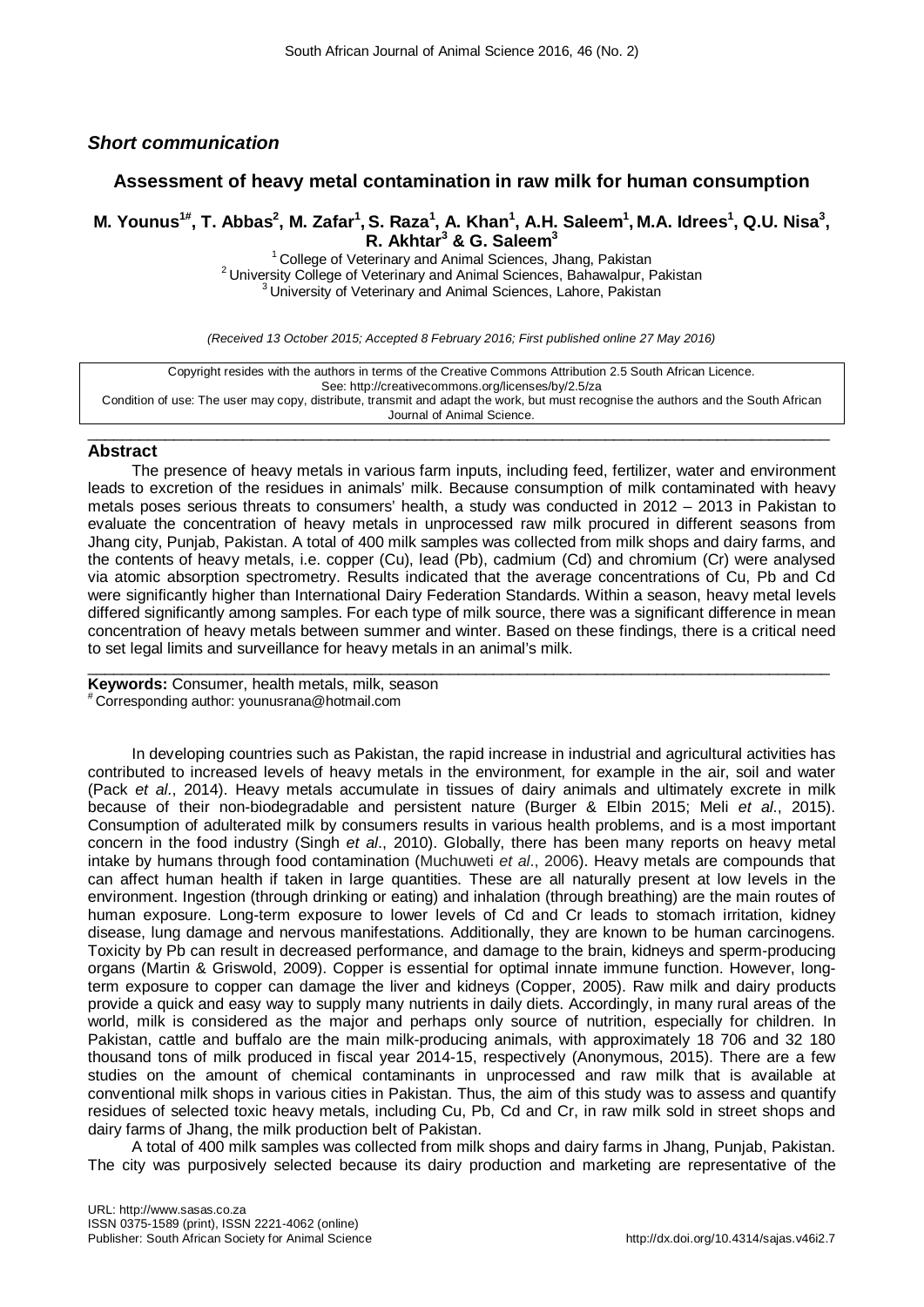whole country as it is considered the milk belt in Pakistan. From Jhang city map, 100 streets were randomly selected and geo-referenced in Quantum GIS Lisboa, version 1.8.0. In each street, one shop was selected. Systematic sampling was performed to sample bulk milk from non-commercial dairy farms located within a 3 km buffer around wastewater drains in peri-urban areas of the city. The sampling was done in winter ( $n =$ 200) and summer (n = 200) from November 2012 to July 2013. From each selected shop, 250 mL unprocessed liquid milk was purchased, of which 25 mL was sampled in clean sterilized screw-capped glass tubes. Immediately after collection, milk samples were transported to the laboratory by placing the tubes in ice packs, and were stored at −20 ºC until further analysis. Wet digestion was performed for sample extraction. Briefly, 1 mL milk sample was taken into a 50 mL digestion flask containing 10 mL nitric acid  $(HNO<sub>3</sub>)$ . Later the flask was heated on a hot plate for 5 minutes and the fumes were allowed to evaporate until 1 mL solution was left. Then the contents of the flasks were cooled down and 5 mL per-chloric acid (HClO4) was added. The contents were heated again and allowed to evaporate until 1 mL solution was left. Finally, the left-over solution was diluted with distilled water to 25 mL (Richards, 1968). The concentration of metals in samples was determined by an atomic absorption spectrometer with Zeeman-effect background correction (AAS-Perkin Model: AA analyst 300). The data were analysed in SPSS version 21. Wilcoxon signed rank and chi-square tests were performed to evaluate and compare the concentrations of heavy metals in raw milk samples.

It is evident from the findings (Table 1) that median concentrations of Cu, Pb and Cd were higher (*P*  <0.05) than standards set by the International Dairy Federation (IDF 1979). However, a permissible level for Cr was not available to enable such comparison.

| Source of milk              | <b>Metal</b> | <b>Season</b> | Median<br>(mg/kg) | Interquartile range<br>(mg/kg) | <b>IDF ML</b><br>(mg/kg) |
|-----------------------------|--------------|---------------|-------------------|--------------------------------|--------------------------|
| HH & dairy farms near drain | Cu           | Summer        | 0.938             | 0.729                          | 0.01                     |
|                             |              | Winter        | 0.0               | 0.25                           |                          |
|                             | Cd           | Summer        | 0.092             | 0.092                          | 0.0026                   |
|                             |              | Winter        | 0.0               | 0.0                            |                          |
|                             | <b>Pb</b>    | Summer        | 0.227             | 0.909                          | 0.02                     |
|                             |              | Winter        | 1.25              | 1.5                            |                          |
|                             | Cr           | Summer        | 12.4              | 5.6                            |                          |
|                             |              | Winter        | 4.25              | 1.0                            |                          |
| <b>Milk shops</b>           | Cu           | Summer        | 1.354             | 3.229                          | 0.01                     |
|                             |              | Winter        | 0.5               | 0.5                            |                          |
|                             | Cd           | Summer        | 0.092             | 0.079                          | 0.0026                   |
|                             |              | Winter        | 0.25              | 0.25                           |                          |
|                             | <b>Pb</b>    | Summer        | 0.455             | 1.136                          | 0.02                     |
|                             |              | Winter        | 2.0               | 1.75                           |                          |
|                             | Cr           | Summer        | 8.4               | 10.0                           | ------                   |
|                             |              | Winter        | 3.75              | 3.0                            |                          |

**Table 1** Median and interquartile range of concentration of measured metals in milk samples stratified by season and source

HH: Households.

IDF ML: Maximum level according to IDF standard (1979).

In each season, Cu, Pb and Cr levels differed ( $P$  <0.05) in milk samples collected from shops and dairy farms near wastewater drain canals. For each type of milk source, there were differences (*P* <0.05) in mean concentrations of Cu, Pb and Cr between samples collected in summer and winter. The concentration of Cu was greater (*P* <0.05) in milk samples from urban shops and in summer. In winter, the proportion of abnormal samples was higher in samples collected from milk shops. All samples collected near wastewater drains in summer contained Cu above the permissible level. Possible sources of Cu in milk samples could be feed contamination, water contamination and copper alloys used in milk collection equipment. Concentration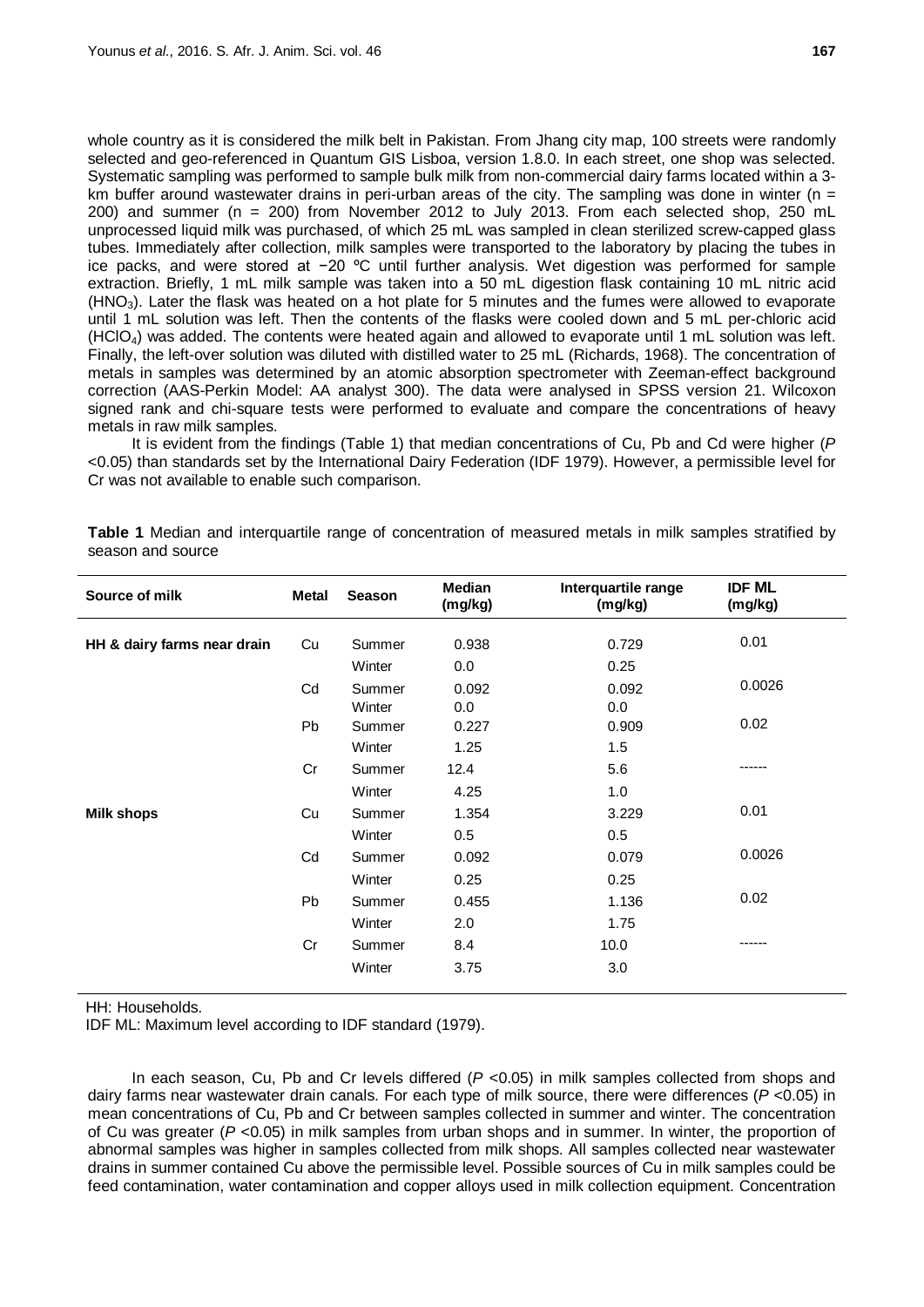of Cr was higher in summer, especially in milk from dairy farms located near wastewater drainage canals as the animals were being reared in closed barns and fed on sewage-grown fodders. There is no legal standard for the proportion of samples containing 'unsafe' levels of Cr. Relatively high levels of Cd were found in milk samples from shops in both seasons. Interestingly, samples from farms did not contain detectable limits of Cd in winter, despite a high level measured during summer. Similarly, the proportion of samples containing an abnormal level of Cd was greater in summer in milk from both shops and farms. Concentration of Pb was higher in winter from urban shops. The proportion of samples with Pb above safe limits was higher in winter, irrespective of the source (farm/shop). However, all the milk samples collected from urban shops in winter had a Pb level above the safe limit. The difference in proportion of abnormal samples in summer and winter may be attributed to various factors, such as seasonal variations in heavy metal contents of soil, wastewater, fodder and particulate matter. Moreover, the uptake of these metals by plants is influenced by soil pH and agriculture practices such as the use of fertilizers. The amount of soil ingestion by animals and vegetation types in different seasons also contributes to variable degrees of heavy metal exposure (Singh *et al*., 2010). The present results are in accordance with a previous study from Faisalabad (Pakistan), which showed high levels of Cd, Cr, Ni, Pb, and Hg in milk of goats and cattle (Aslam *et al*., 2011). Heavy metals are added to the environment in large quantities through atmospheric deposition, solid waste disposal, sludge application and wastewater irrigation. Animal feed, drinking water and environmental exposure, for example irrigation of agriculture land with sewage and industrial wastewater, might be sources of heavy metals in animal products such as milk (Awasthi *et al*., 2012). Consumption of milk from cattle and buffalo reared in the polluted sites leads to long exposure to these environmental heavy metals, which results in considerable human health hazards (Kar *et al*., 2015). Milk and dairy products could also become contaminated during manufacturing and packaging (Abdulkhaliq *et al*., 2012). The sources of heavy metals are multiple and their entry into the dairy chain depends on biological variables such as the rate of absorption into the animal body. While this study confirms seasonality, explanation of the inconsistent behaviour of metals in different seasons would require concurrent sampling of possible sources of exposure.

The present findings conclude that, in Jhang, Punjab, Pakistan, raw milk from urban shops and dairy farms near wastewater drains contained undesirable level of Cr, Cd, Pb and Cu during the experimental period. Their mean concentrations in raw milk were higher than permissible limits. Consequently, consumption of adulterated milk by consumers will result in health problems. Hence, there is a need to set legal limits, at least for heavy metals in milk and its products. Pastures polluted with industrial by-products play a key role in contamination of milk and its products with high level of heavy metals. Appropriate risk communication and mitigation strategies are required for farms near wastewater drainage. Detection of levels above the permissible limits in most samples warrants continuous monitoring of these contaminants and a policy for their control. Milk and milk products used for human consumption should be monitored regularly and tested for contamination by toxic heavy metals, as well as for levels of essential trace elements.

#### **Acknowledgements**

This project was completed with financial support from an award of the Research Competitive Grants Program, Pakistan Strategy Support Program, funded by USAID under Research Agreement No. 2012X397.YOU. The authors are thankful to GIS Pakistan for providing street-level maps of Jhang city.

#### **Authors' Contributions**

SR and AK carried out the samples collection and processing; MZ and AHS performed analytical technique and finalized the data; M.A. Idrees analysed the data; QUN, RA and GS helped in drafting; TA co-principal investigator and MY was principal investigator of the project and approved this article for publication.

#### **Conflict of Interest Declaration**

The authors declare that they have no conflict of interest.

#### **References**

Abdulkhaliq, A., Swaileh, K.M., Hussein, R.M. & Matani, M., 2012. Levels of metals (Cd, Pb, Cu and Fe) in cow's milk, dairy products and hen's eggs from the West Bank, Palestine. Int. Food. Res. J. 19, 1089-1094.

- Anonymous, 2015. Economic survey of Pakistan 2014-15. Finance Division, Economic Advisors's Wing, Islamabad, Pakistan.
- Aslam, B., Javed, I., Khan, F.H. & Zia-ur-Rahman, 2011. Uptake of heavy metal residues from sewerage sludge in the milk of goat and cattle during summer season. Pak. Vet. J. 31, 75-77.
- Awasthi, V., Bahman, S., Thakur, L.K., Singh, S.K., Dua, A. & Ganguly, S., 2012. Contaminants in milk and impact of heating: an assessment study. Indian J. Public. Health 56, 95-99.
- Burger, J. & Elbin, S., 2015. Metal levels in eggs of waterbirds in the New York Harbor (USA): Trophic relationships and possible risk to human consumers. J. Toxicol. Environ. Health A. 78, 78-91.